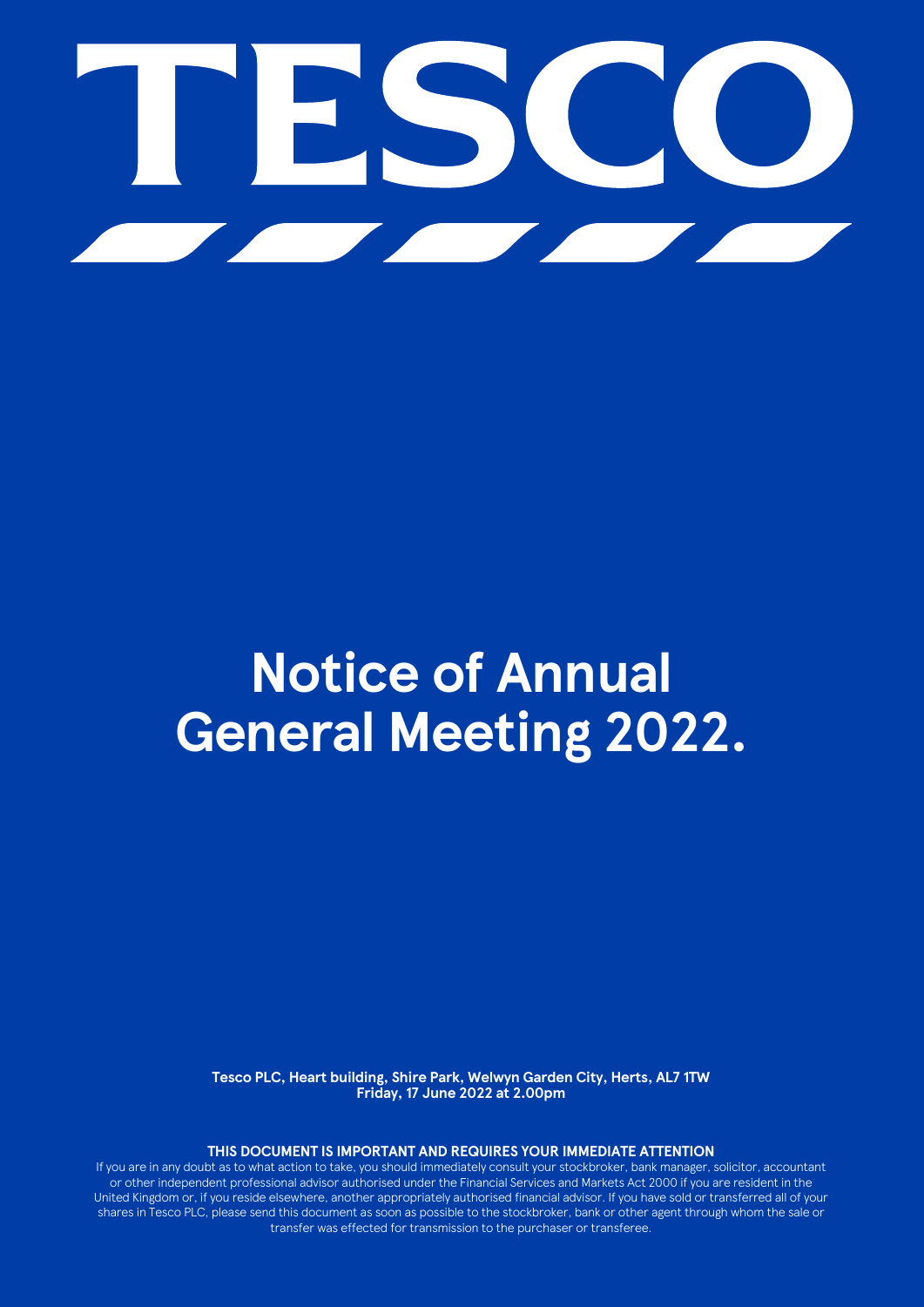# **Chairman's letter.**



# **Dear Shareholder**

I am pleased to invite you to the Tesco PLC 2022 Annual General Meeting (AGM) being held on Friday, 17 June 2022 at 2.00pm in the Heart building on our Welwyn Garden City campus.

This Notice of Meeting (Notice) describes the business that will be proposed at the AGM and sets out the procedures for your participation and voting. The official business of the AGM is set out on pages 3 and 4. The AGM is a significant event and your participation is important to us. It provides a valuable opportunity for the Board to consider with shareholders the performance of the Group in 2021/22 and the early part of 2022/23 and to engage with shareholders. Please note that only shareholders, proxy holders and corporate representatives participating in the meeting will be eligible to ask questions of the Directors.

#### **AGM 2022**

Regrettably, we were unable to meet in person for last year's AGM due to health and safety concerns caused by COVID-19. However, I was pleased that a number of you were able to attend our virtual shareholder event and took the opportunity to ask the Board questions.

For this year's AGM, I am looking forward to welcoming you in person. If you are unable to attend in person you will be able to watch the AGM via a live webcast. Details on how you can access the webcast facility are set out on page 13.

In line with the 2021 AGM, no Clubcard vouchers or lunch will be provided to shareholders attending the AGM.

Given the constantly evolving nature of COVID-19, there is the possibility that we will be required to adapt these arrangements to respond to the UK Government guidelines on COVID-19 at short notice. We will continue to monitor the situation and any changes to our AGM arrangements will be notified to you via the issuance of a Regulatory News Service announcement to the London Stock Exchange and on our website. Please monitor our website for any updates to the arrangements of the AGM at www.tescoplc.com/AGM2022.

# **Voting**

Your vote is important to us and you are encouraged to vote either in advance of the AGM or on the day in person. If you will not be attending the AGM, please vote your shares by appointing a proxy. Details of how to submit your proxy instructions are set out on pages 12 and 13.

As first stated in the 2019 notice of meeting, we are now ceasing to send out paper proxy forms by default. This reflects the increasing popularity of electronic communications and will further reduce our environmental impact. You can still request a paper proxy form if you prefer by contacting Equiniti, and further details are outlined on page 12. Online voting is, however, quicker and more secure than paper voting, and saves Tesco time and resources in processing the votes. You can vote online by scanning this QR code:



#### **Directors**

I would like to thank both Steve Golsby and Simon Patterson for their wise counsel, excellent insights and invaluable contributions to Tesco over many years. Both will step down from the Board at the conclusion of the AGM and I wish them well for the future.

The continued effectiveness of the Board, its Committees and the Company's Directors, was assessed through a formal evaluation process during the year. The Nominations and Governance Committee also reviewed the mix of skills, knowledge and experience across professional backgrounds, independence, gender, tenure, age and ethnicity represented on the Board, as well as the time commitments of the Directors. Following such evaluation and review, the Board recommends you vote in favour of all those Directors seeking re-election. Biographies for each Director seeking re-election can be found on pages 7 to 9.

#### **Remuneration policy**

This year we are presenting two resolutions on remuneration. The first is the approval of the remuneration policy, which can be found on pages 93 to 98 of the 2022 Annual Report and Financial Statements (resolution 2). We are proposing one change to the remuneration policy to remove the financial underpin in the annual bonus. This will simplify our arrangements and ensure they are more aligned to market practice. In addition, we are proposing one change to how we implement the remuneration policy to introduce non-financial ESG measures into the Performance Share Plan with a total weighting of 25%.

In addition to the approval of the remuneration policy, we are proposing the approval of the annual remuneration report relating to the remuneration paid to Directors (resolution 3).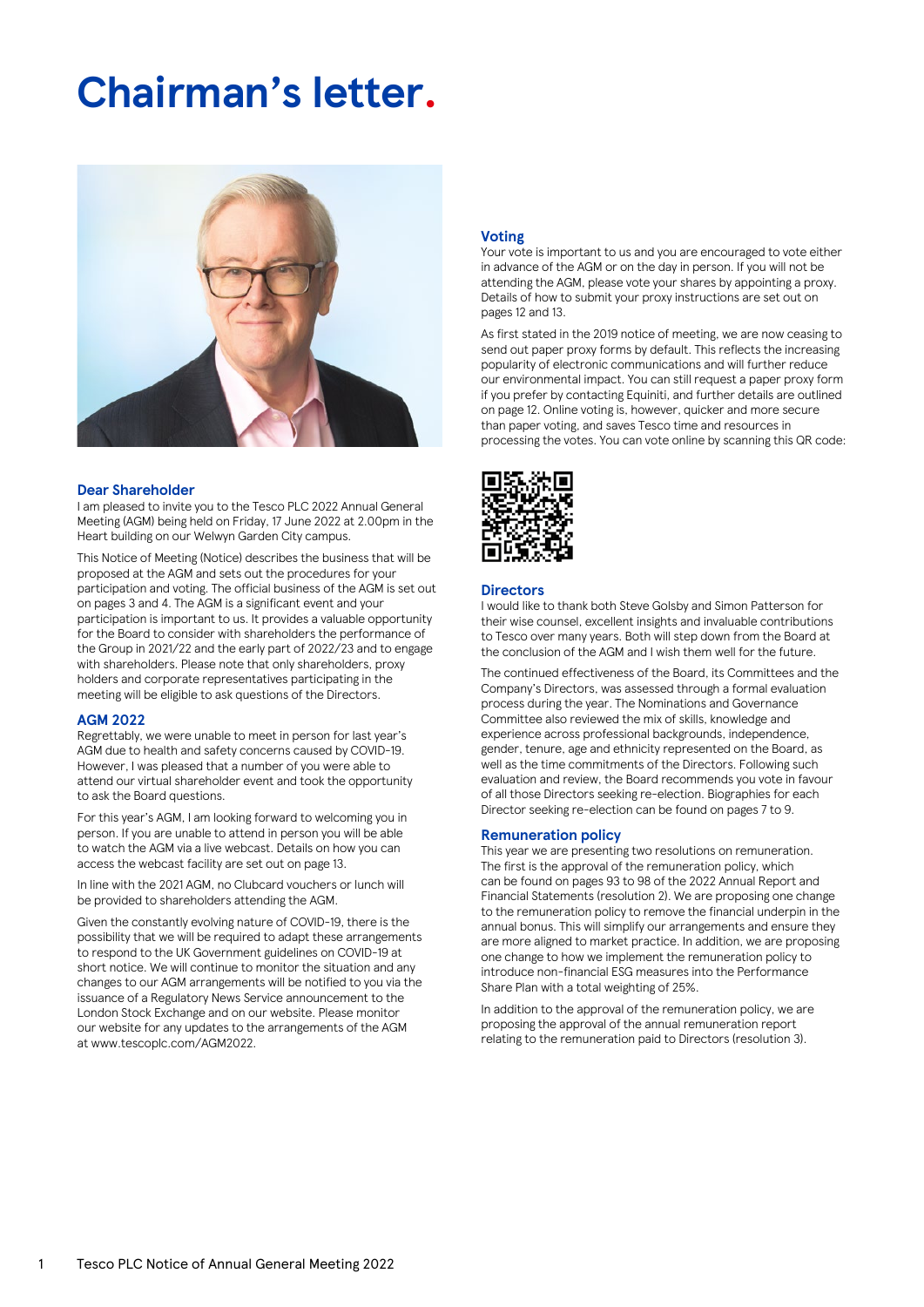# **Dividend**

As announced in our half-yearly results, going forward it is the Board's intention to pay a progressive dividend by aiming to grow the dividend per share each year, broadly targeting a payout of around 50% of earnings. In line with this policy, and given the strong financial performance of the business and the Board's confidence in ongoing cash generation, the Board is recommending a final dividend of 7.70 pence per share. This makes the total dividend for the year 10.90 pence per share, including the payment of an interim dividend of 3.20 pence per share in November 2021. If approved the final dividend will be paid to shareholders on the register of members at the close of business on 20 May 2022. Resolution 4 seeks shareholder approval of the final dividend.

As a responsible business, Tesco is committed to reducing its carbon footprint across all business activities. In support of this, the Board has agreed that dividends will no longer be paid by cheque from June 2023. If you want to continue to receive dividends after that date, you will need to provide your bank or building society account details to Equiniti, so that future dividend payments and any other money payable to you in connection with your shares can be made by direct payment. For those shareholders who are currently paid dividends by cheque, further details on the benefits of chequeless dividend payments and how to pay dividends into your bank or building society account will be provided to you with your final dividend payment on 24 June 2022.

#### **Recommendation**

**Your Directors are unanimously of the opinion that all of the resolutions set out in this Notice are in the best interests of both Tesco PLC and its shareholders as a whole. Accordingly, the Directors recommend that you vote in favour of all resolutions, as they intend to do in respect of their own holdings. The results of the AGM will be announced via the London Stock Exchange Regulatory News Services as soon as practicable after the conclusion of the AGM.** 

I look forward to meeting you in person at the forthcoming AGM.

dr M. Am

**John Allan CBE** Non-executive Chairman 5 May 2022

# **Contents**

- 1 Chairman's letter
- 3 Notice of meeting
- 5 Notes to the resolutions
- 7 Board of Directors
- 10 At the AGM
- 11 How to get to the AGM
- 12 Additional information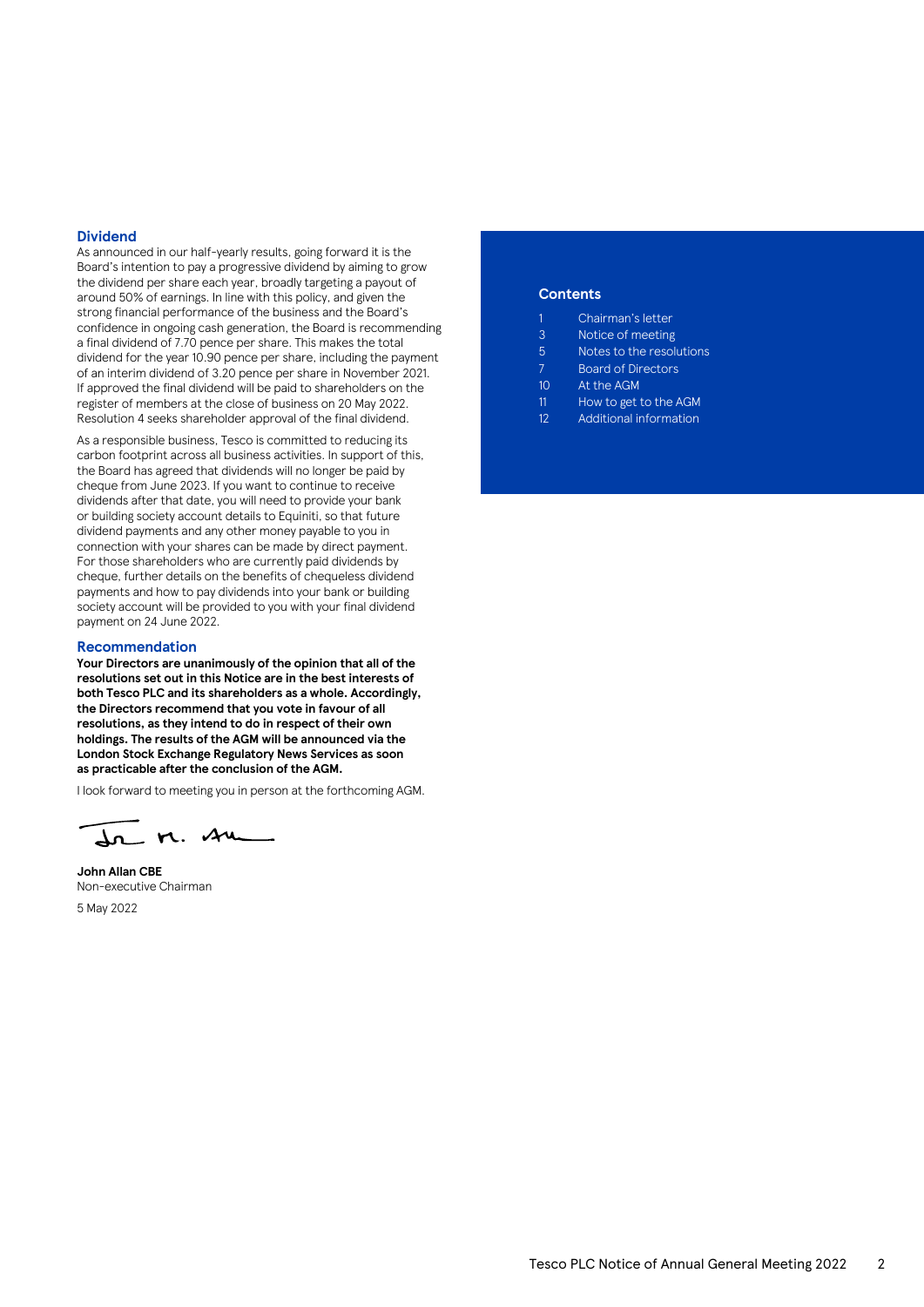# **Notice of meeting.**

**Notice is hereby given that the 2022 Annual General Meeting (the AGM) of Tesco PLC (the Company) will be held at Tesco PLC, Heart building, Shire Park, Welwyn Garden City, Herts, AL7 1TW on Friday, 17 June 2022 at 2.00pm to consider and, if thought fit, pass the following resolutions.**

Resolutions 20 to 23 will be proposed as special resolutions, with the remainder being proposed as ordinary resolutions.

#### **1. Report and accounts**

To receive the audited accounts for the financial year ended 26 February 2022, together with the strategic report, directors' report and auditor's report on those accounts.

#### **2. Directors' remuneration policy**

To approve the Directors' remuneration policy set out on pages 93 to 98 of the Annual Report for the year ended 26 February 2022.

# **3. Directors' remuneration report**

To approve the Directors' remuneration report set out on pages 74 to 92 and 99 of the Annual Report for the year ended 26 February 2022.

# **4. Final dividend**

To declare a final dividend of 7.70 pence per share for the year ended 26 February 2022 as recommended by the Directors.

#### **To re-elect as Directors by separate resolutions each of:**

- 
- **5. John Allan 6. Melissa Bethell**
- **7. Bertrand Bodson 8. Thierry Garnier**
- **9. Stewart Gilliland 10. Byron Grote**
- **11. Ken Murphy 12. Imran Nawaz**
- 
- **13. Alison Platt 14. Lindsey Pownall**
- **15. Karen Whitworth**

# **16. Reappointment of auditor**

To reappoint Deloitte LLP as auditor of the Company, from the conclusion of the meeting until the conclusion of the next general meeting at which accounts are laid before the Company.

#### **17. Auditor's remuneration**

To authorise the Audit Committee to determine the remuneration of the auditor.

# **18. Political donations**

That, in accordance with section 366 of the Companies Act 2006 (the Act), the Company and any company which is, or becomes, a subsidiary of the Company at any time during the period for which this resolution has effect, be authorised to:

- (a) make donations to political parties and/or independent election candidates not exceeding £100,000;
- (b) make political donations to political organisations, other than political parties, not exceeding £100,000; and
- (c) incur political expenditure not exceeding £100,000,

as such terms are defined in Part 14 of the Act during the period beginning on the date of the passing of this resolution and ending on the date of the next annual general meeting of the Company, provided that the aggregate of all expenditure under paragraphs (a), (b) and (c) shall not exceed £100,000 in total.

# **19. Authority to allot shares**

That, in place of the equivalent authority given to the Directors at the last annual general meeting of the Company (but without prejudice to the continuing authority of the Directors to allot equity securities pursuant to an offer or agreement made by the Company before the expiry of the authority pursuant to which such offer or agreement was made), the Directors be generally and unconditionally authorised in accordance with section 551 of the Companies Act 2006 (the Act) to allot:

- (a) shares of  $6\frac{1}{3}$  pence each in the capital of the Company (Shares) or to grant rights to subscribe for, or to convert any securities into Shares in the Company up to a maximum aggregate nominal amount of £160,864,216; and, in addition,
- (b) equity securities (as defined in section 560 of the Act) of the Company up to an aggregate nominal amount of £160,864,216 in connection with an offer of such securities by way of a rights issue,

provided that this authority shall expire at the end of the next annual general meeting of the Company, save that the Company may, before such expiry, make an offer or agreement which would or might require rights to subscribe for or to convert any securities into Shares to be granted or equity securities to be allotted after such expiry and the Directors may allot equity securities or grant such rights under any such offer or agreement as if the authority conferred by this resolution had not expired.

'rights issue' means an offer of equity securities to:

- (a) holders of Shares on the register on a record date fixed by the Directors in proportion (as nearly as may be practicable) to their existing holdings; and
- (b) holders of other equity securities as required by the rights of those securities or as the Directors otherwise consider necessary, but subject to such exclusions or other arrangements as the Directors may deem necessary or expedient to deal with any treasury shares, fractional entitlements or legal or practical issues arising under the laws of or the requirements of any recognised regulatory body or any stock exchange in any territory.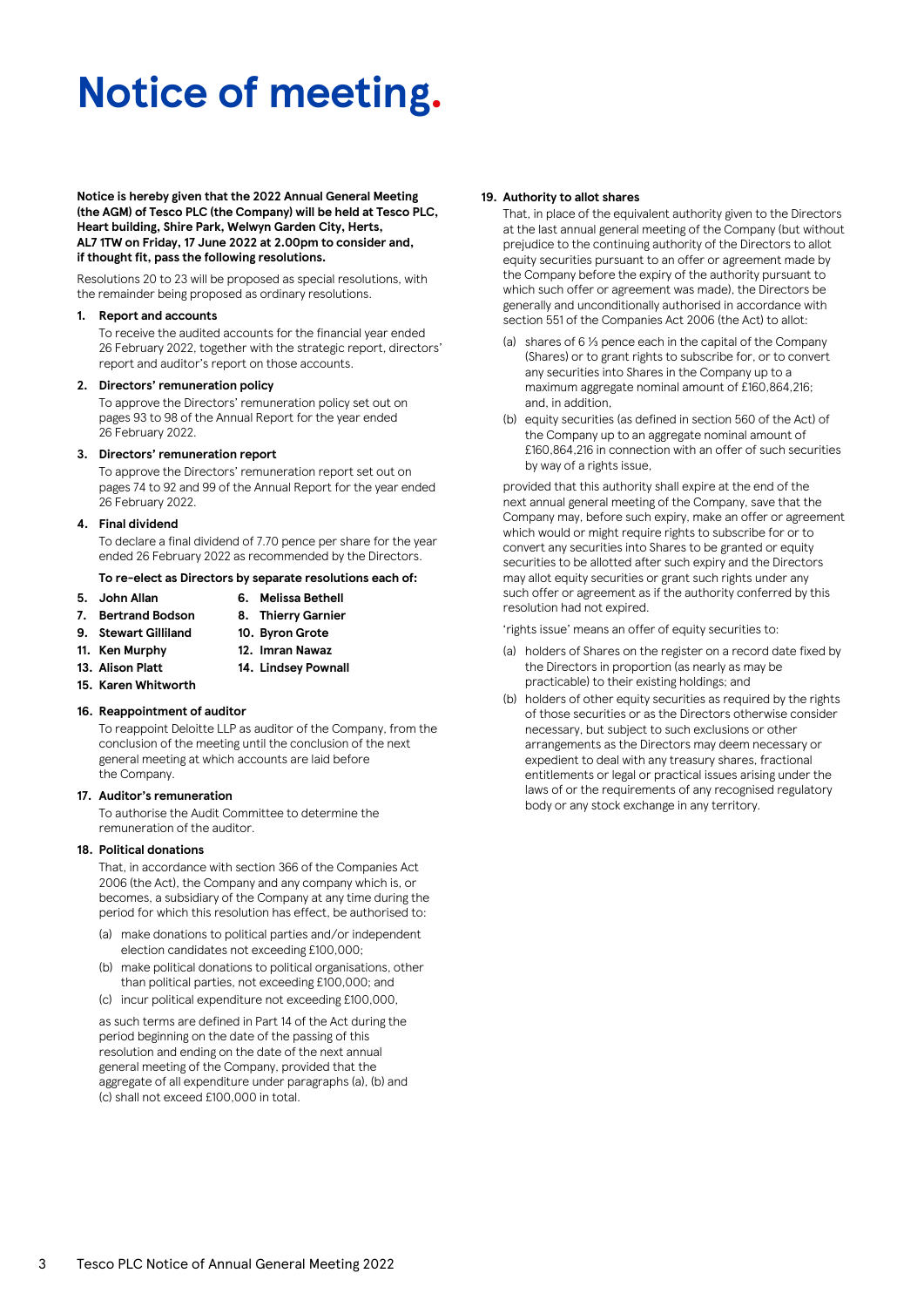# **20. Disapplication of pre-emption rights**

That, subject to the passing of resolution 19, the Directors be empowered pursuant to section 570 of the Companies Act 2006 (the Act) to allot equity securities (as defined in section 560 of the Act) for cash pursuant to the authority given by resolution 19 and/or to sell equity securities held as treasury shares for cash pursuant to section 727 of the Act, in each case as if section 561(1) of the Act did not apply to any such allotment or sale, provided that this power shall be limited:

- (a) to the allotment and/or sale of equity securities in connection with an offer of such securities by way of a rights issue (as defined in resolution 19); and
- (b) to the allotment and/or sale (otherwise than pursuant to sub-paragraph (a) above) of equity securities up to an aggregate nominal value of £24,129,632,

such authority to expire at the end of the next annual general meeting of the Company save that the Company may, before such expiry, make an offer or agreement which would or might require equity securities to be allotted or equity securities held as treasury shares to be sold after such expiry, and the Directors may allot equity securities and/or sell equity securities held as treasury shares in pursuance of such an offer or agreement as if the power conferred hereby had not expired.

# **21. Disapplication of pre-emption rights for acquisitions and other capital investment**

That, subject to the passing of resolution 19, the Directors be empowered pursuant to section 570 of the Companies Act 2006 (the Act) in addition to any authority granted under resolution 20, to allot equity securities (as defined in section 560 of the Act) for cash pursuant to the authority given by resolution 19 and/or to sell equity securities held as treasury shares for cash pursuant to section 727 of the Act, as if section 561(1) of the Act did not apply to any such allotment or sale, provided that this power shall be:

- (a) limited to the allotment and/or sale of equity securities up to an aggregate nominal value of £24,129,632; and
- (b) used only for the purposes of financing (or refinancing, if the authority is to be used within six months after the original transaction) a transaction which the Directors determine to be an acquisition or other capital investment of a kind contemplated by the Statement of Principles on Disapplying Pre-Emption Rights most recently published by the Pre-Emption Group prior to the date of this Notice,

such authority to expire at the end of the next annual general meeting of the Company, save that the Company may before such expiry, make an offer or agreement which would or might require equity securities to be allotted or equity securities held as treasury shares to be sold after such expiry and the Directors may allot equity securities and/or sell equity securities held as treasury shares in pursuance of such an offer or agreement as if the power conferred hereby had not expired.

# **22. Purchase of own shares**

That, the Company be generally and unconditionally authorised to make market purchases (within the meaning of section 693(4) of the Companies Act 2006 (the Act)) of shares of 6  $\frac{1}{3}$ pence each in the capital of the Company (Shares) on such terms as the Directors think fit, provided that:

- (a) the maximum number of Shares which may be purchased is 761,988,392;
- (b) the minimum price, exclusive of any expenses, which may be paid for each Share is 6 1/3 pence;
- (c) the maximum price, exclusive of any expenses, which may be paid for each Share is an amount equal to the higher of:
	- (i) 105% of the average of the middle market quotations of a Share as derived from the London Stock Exchange Daily Official List for the five business days immediately preceding the day on which the Share is contracted to be purchased; and
	- (ii) the amount equal to the higher of the price of the last independent trade of a Share and the highest current independent bid for a Share on the trading venue where the purchase is carried out; and
- (d) this authority will expire at the end of the next annual general meeting of the Company, except in relation to the purchase of Shares under this authority the contracts for which are made before the expiry of this authority and which are executed wholly or partly thereafter.

#### **23. General meetings**

That, a general meeting other than an annual general meeting may be called on not less than 14 clear days' notice.

By order of the Board

**Robert Welch** Group Company Secretary 5 May 2022

# **Registered office**

Tesco House Shire Park Kestrel Way Welwyn Garden City AL7 1GA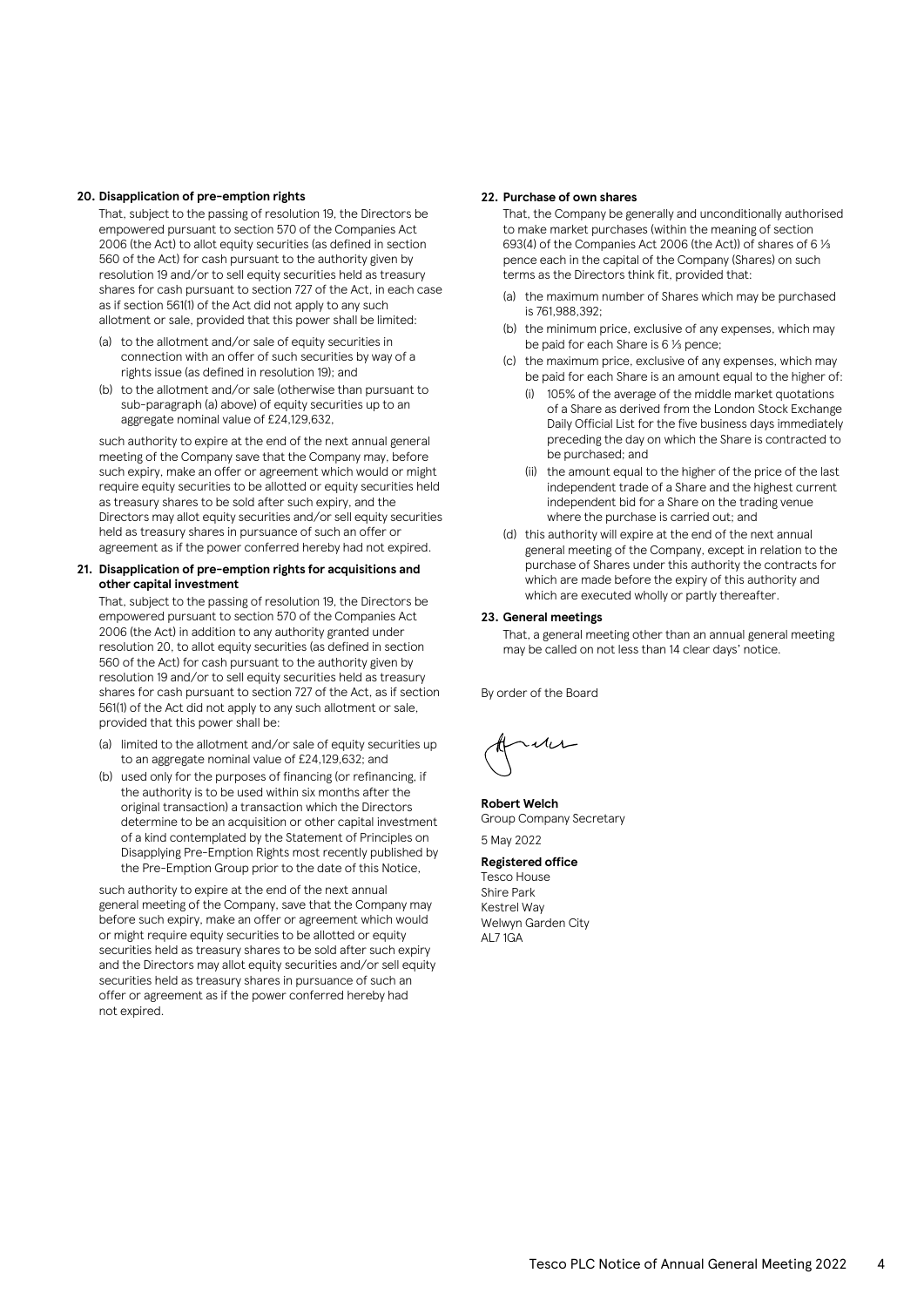# **Notes to the resolutions.**

Resolutions 1 to 19 are proposed as ordinary resolutions, which must each receive more than 50% of the votes cast to be passed.

Resolutions 20 to 23 are proposed as special resolutions, which must each receive at least 75% of the votes cast to be passed.

# **1. Report and accounts**

The Directors are required to present the Annual Report and Financial Statements for the year ended 26 February 2022 to the meeting.

# **2. Directors' remuneration policy**

This resolution is to approve the 2022 remuneration policy which is set out on pages 93 to 98 of the Annual Report and Financial Statements 2022.

As planned, during 2021 the Remuneration Committee undertook a review of the current remuneration policy to ensure it aligns to Tesco's refreshed purpose and new strategic priorities, and can retain and motivate Tesco's best talent. The views of our investors and colleagues were taken into account and they were overwhelmingly supportive of the changes proposed.

We are proposing one change to the current remuneration policy to remove the financial underpin in the annual bonus. This will simplify the operation of the annual bonus and ensure it is more aligned to market practice. In addition, we are proposing one change to the implementation of the remuneration policy to introduce non-financial ESG measures into the Performance Share Plan with a total weighting of 25%.

The 2022 remuneration policy is based on principles which are applicable to all colleagues across the Group and, in particular, the principle that the reward package should support the delivery of the Group's purpose and align with, and incentivise delivery of, the strategic priorities, which aim to create long-term, sustainable performance and increased shareholder value. Once the new policy is approved, the Company may not make a remuneration payment or payment for loss of office to a person who is, or is to become, or has been a Director of the Company, unless that payment is consistent with the policy, or has been approved by a resolution of shareholders.

# **3. Directors' remuneration report**

This resolution seeks shareholder approval of the Directors' remuneration report for the year ended 26 February 2022 as set out on pages 74 to 92 and 99 of the Annual Report and Financial Statements 2022. The vote is advisory.

# **4. Final dividend**

This resolution is to approve a final dividend of 7.70 pence per share for the year ended 26 February 2022. If approved, the final dividend will be paid on 24 June 2022 to shareholders on the register of members at close of business on 20 May 2022.

# **5 – 15. Re-election of directors**

In accordance with the Company's articles of association, all Directors are required to retire and stand for re-election at the AGM. In accordance with this requirement John Allan, Melissa Bethell, Bertrand Bodson, Thierry Garnier, Stewart Gilliland, Byron Grote, Ken Murphy, Imran Nawaz, Alison Platt, Lindsey Pownall and Karen Whitworth will retire and offer themselves for re-election as Directors. Steve Golsby and Simon Patterson will stand down from the Board at the conclusion of the AGM and will not offer themselves for re-election.

Biographical details of all Directors standing for re-election together with the contribution that they bring to the Board are set out on pages 7 to 9.

The Nominations and Governance Committee identifies, evaluates and recommends to the Board candidates for appointment and reappointment as Directors. Appointments are made on merit and candidates are considered against objective criteria, having regard to the benefits of the diversity of the Board. The Committee keeps diversity, mix of skills, experience and knowledge of the Board under review and seeks to ensure an orderly succession of Directors. The formal annual evaluation of each Director, and the outside directorships and broader commitments of the Non-executive Directors, including time commitments, are also monitored by the Committee.

The Nominations and Governance Committee has reviewed the independence of each Non-executive Director and determined that they are all independent in character and judgement and there are no relationships or circumstances which are likely to affect the judgement of any of the Non-executive Directors. The Non-executive Chairman was considered independent upon appointment.

Following an external Board evaluation process, the Board believes that the oversight the Non-executive Directors provide is balanced, contributing a broad range of skills, diverse experience and knowledge, demonstrating independence and constructive challenge. The Board considers each Director to be effective and committed to their role. Further, notwithstanding their external appointments, the Board is satisfied that each Non-executive Director is able to commit sufficient and appropriate time to their Board responsibilities.

# **16 – 17. Reappointment of auditor and remuneration of auditor**

At each meeting at which the Company's accounts are presented to its members, the Company is required to appoint auditors to serve until the next such meeting.

The Audit Committee has assessed the effectiveness, independence, objectivity, appropriate mindset and professional scepticism of the external auditor, Deloitte LLP, and concluded that the external auditor was in all respects effective. Deloitte LLP have indicated their willingness to continue in office as auditor of the Company until the conclusion of the next annual general meeting at which accounts are laid before the Company. Deloitte LLP was appointed at the 2015 AGM following a formal tender process. Further details on how the Audit Committee assessed the auditor prior to recommending them for reappointment can be found on page 73 of the Annual Report and Financial Statements 2022.

Resolution 17 gives authority to the Audit Committee to determine the auditor's remuneration.

# **18. Political donations**

The Company's policy is that it does not, directly or through any subsidiary, make what are commonly regarded as donations to any political party. The authorities being requested from shareholders are not designed to change this. However, the Companies Act 2006 (the Act) defines political donations very broadly and, as a result, covers activities that form part of normal relationships and which are accepted as a way of engaging with stakeholders and opinionformers to ensure that companies' issues and concerns are considered and addressed. Activities of this nature are not designed to support any political party or to influence public support for a particular party and would not be thought of as political donations in the ordinary sense of those words.

The resolution, if passed, will renew the Directors' authority until the conclusion of the annual general meeting of the Company in 2023 to make donations and incur expenditure which might otherwise be caught by the terms of the Act, up to an aggregate amount of £100,000 for the Company and for subsidiary companies.

In the financial year ended 26 February 2022, the Company and its subsidiaries did not incur any expenditure pursuant to equivalent authorities.

# **19. Renewal of Board's authority to allot shares**

The purpose of this resolution is to renew the Directors power to allot new Shares in the Company:

(a) up to an aggregate nominal value of £160,864,216, which is approximately one-third of the Company's issued share capital as at 5.00pm on 3 May 2022 (being the latest practicable date prior to the publication of this document); and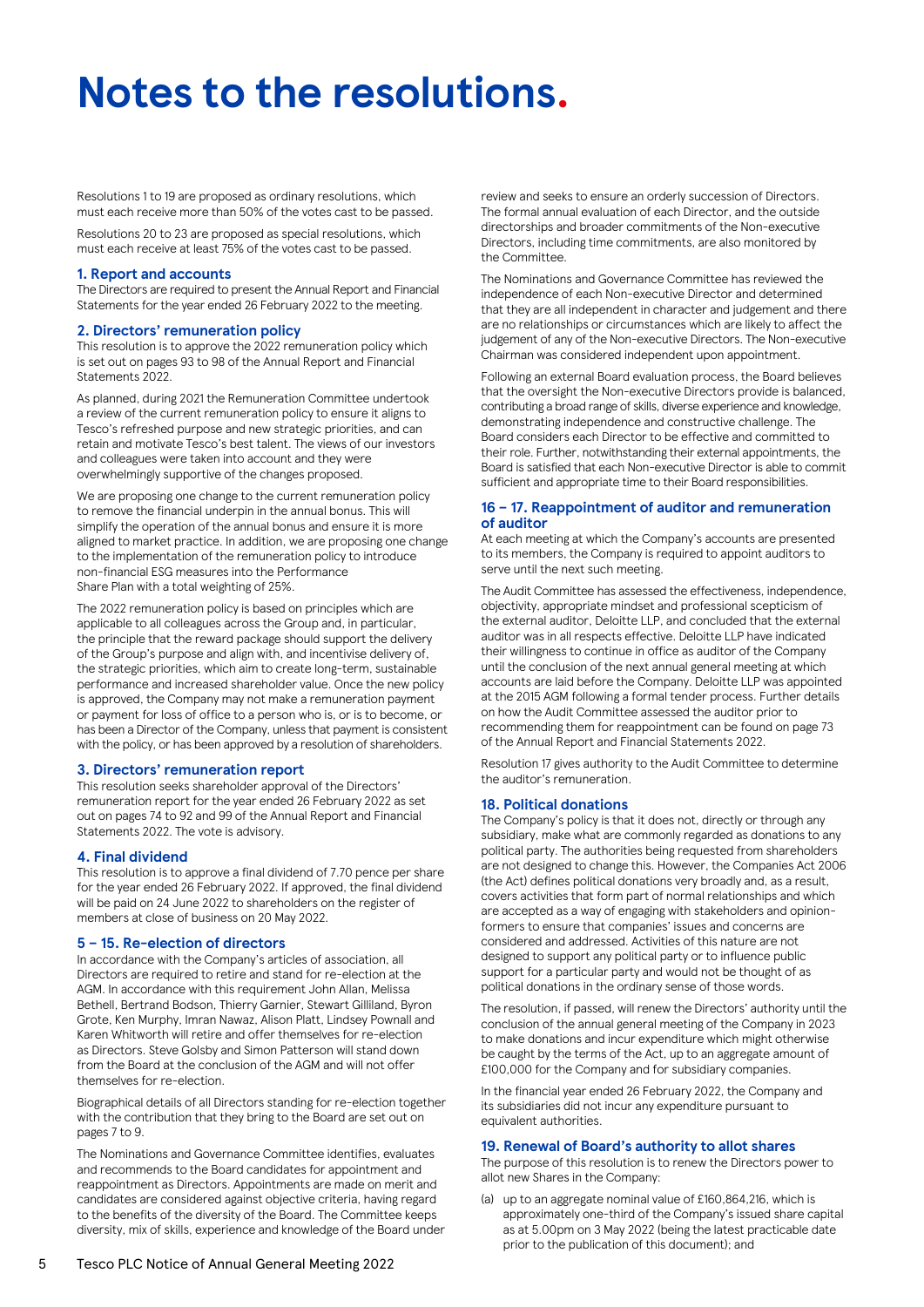(b) up to a further aggregate nominal amount of £160,864,216 in connection with a rights issue.

In total, the resolution will allow the Directors to allot a maximum aggregate of two-thirds of the issued share capital of the Company. The Share Capital Management Guidelines published by The Investment Association consider this to be a routine authority.

As at 5.00pm on 3 May 2022, being the latest practicable date prior to the publication of this document, the Company does not hold any treasury shares.

There are no current plans to allot shares.

If this resolution is passed, the authority will remain in force until the conclusion of the annual general meeting of the Company in 2023.

# **20. Disapplication of pre-emption rights**

The purpose of this resolution is to authorise the Directors (subject to the passing of resolution 19) to allot new shares of the Company and to sell treasury shares for cash without having to offer such shares to existing shareholders:

- (a) in connection with a rights issue (as defined in resolution 19); or
- (b) up to a nominal value of £24,129,632, which is approximately 5% of the Company's issued share capital as at 5.00pm on 3 May 2022 (being the latest practicable date prior to the publication of this document).

This disapplication authority is in line with the Pre-Emption Group's Statement of Principles 2015 (the Statement of Principles). Annual renewal of this authority is sought in accordance with best practice and in line with the Statement of Principles.

The Directors have no current intention of exercising this authority.

The authority sought, and the limits set by this resolution will also apply to any sale or transfer of treasury shares. Your Directors consider it prudent to have the flexibility to buy back shares into treasury and subsequently to sell or to transfer them, if appropriate. This will enable them to act on short notice in appropriate circumstances if that is in the best interests of the Company.

The Directors do not intend to issue pursuant to the authority under this resolution 20 more than 7.5% of the issued share capital of the Company on a non pre-emptive basis in any rolling three-year period, without prior consultation with shareholders.

This authority will expire at the conclusion of the annual general meeting of the Company in 2023.

# **21. Disapplication of pre-emption rights for acquisitions and other capital investment**

The purpose of this resolution is to authorise the Directors to allot additional shares for cash and/or sell treasury shares up to a nominal value of £24,129,632, which is approximately 5% of the Company's issued share capital as at 5.00pm on 3 May 2022 (being the latest practicable date prior to the publication of this document), without having to offer such shares to existing shareholders, in connection with an acquisition or capital investment: (i) which is announced contemporaneously with the issue; or (ii) which has taken place in the preceding six-month period and is disclosed in the announcement of the issue.

This additional disapplication authority is being sought in line with the Pre-Emption Group's Statement of Principles 2015.

The authority sought and the limits set by this resolution will also apply to any sale or transfer of treasury shares. Your Directors consider it prudent to have the flexibility to buy back shares into treasury and subsequently to sell or to transfer them, if appropriate. This will enable them to act on short notice in appropriate circumstances if that is in the best interests of the Company.

Together with resolution 20 (if passed) this would give the Directors the authority to allot shares for cash and/or sell treasury shares of up to 10% of the issued share capital of the Company, on a non pre-emptive basis.

There are no current plans to allot shares pursuant to the authority under this resolution 21, however, your Directors wish to ensure that the Company has maximum flexibility in managing the Group's capital resources.

This authority will expire at the conclusion of the annual general meeting of the Company in 2023.

# **22. Purchase of own shares**

Consistent with its practice in previous years, the Directors are seeking authority to make limited market purchases of shares of 6 1/3 pence each in the capital of the Company (Shares). This power is limited to 761,988,392 Shares, being just under 10% of the Company's issued share capital as at 5.00pm on 3 May 2022 (being the latest practicable date prior to the publication of this document), and specifies the minimum and maximum prices at which the Shares may be bought.

The Directors confirm that they will exercise the buyback authority only when, in light of the prevailing market conditions, they consider such purchases would result in an increase in earnings per share and would be in the best interests of shareholders generally.

Any Shares purchased would be effected by a purchase in the market and may either be cancelled, thereby reducing the number of shares in issue, or held as treasury shares, which may then be cancelled, sold for cash or used to meet the Company's obligations under its employee share schemes.

As at 5.00pm on 3 May 2022 (being the latest practicable date prior to the publication of this document), the total number of options to subscribe for Shares in the Company was 149 million (approximately 2.0% of the Company's issued share capital and approximately 2.2% of the Company's issued share capital if the full authority proposed by this resolution 22 was used and the Shares purchased were cancelled).

The Company bought back and cancelled 93,721,289 shares in the year to 26 February 2022, at a cost of £278m (including transaction costs), representing 1.23% of the Company's issued share capital. The Company operated a share buyback and cancellation programme in order to reduce the issued share capital of the Company. As announced on 13 April 2022, the Company intends to buy back £750m worth of shares over the next 12 months. This will be carried out by the Company using the authority to purchase its own shares as approved by shareholders at the 2021 AGM, and the authority under this resolution 22 is sought to enable the Company to complete this programme and commence any further tranches as may be announced in due course.

This authority will expire at the conclusion of the annual general meeting of the Company in 2023.

# **23. General meetings**

Under the Companies Act 2006, listed companies must call general meetings (other than an annual general meeting) on at least 21 clear days' notice unless the company:

- (a) has obtained shareholder approval for the holding of general meetings on 14 clear days' notice by passing an appropriate resolution at its most recent annual general meeting; and
- (b) offers the facility for shareholders to vote by electronic means accessible to all shareholders.

To enable the Company to utilise the shorter notice period of 14 days for calling such general meetings, shareholders are asked to approve this resolution. The shorter notice period would not be used as a matter of routine for such meetings, but only where the flexibility is merited by the business of the meeting and is thought to be to the advantage of shareholders as a whole. If granted, this authority will be effective until the conclusion of the annual general meeting of the Company in 2023.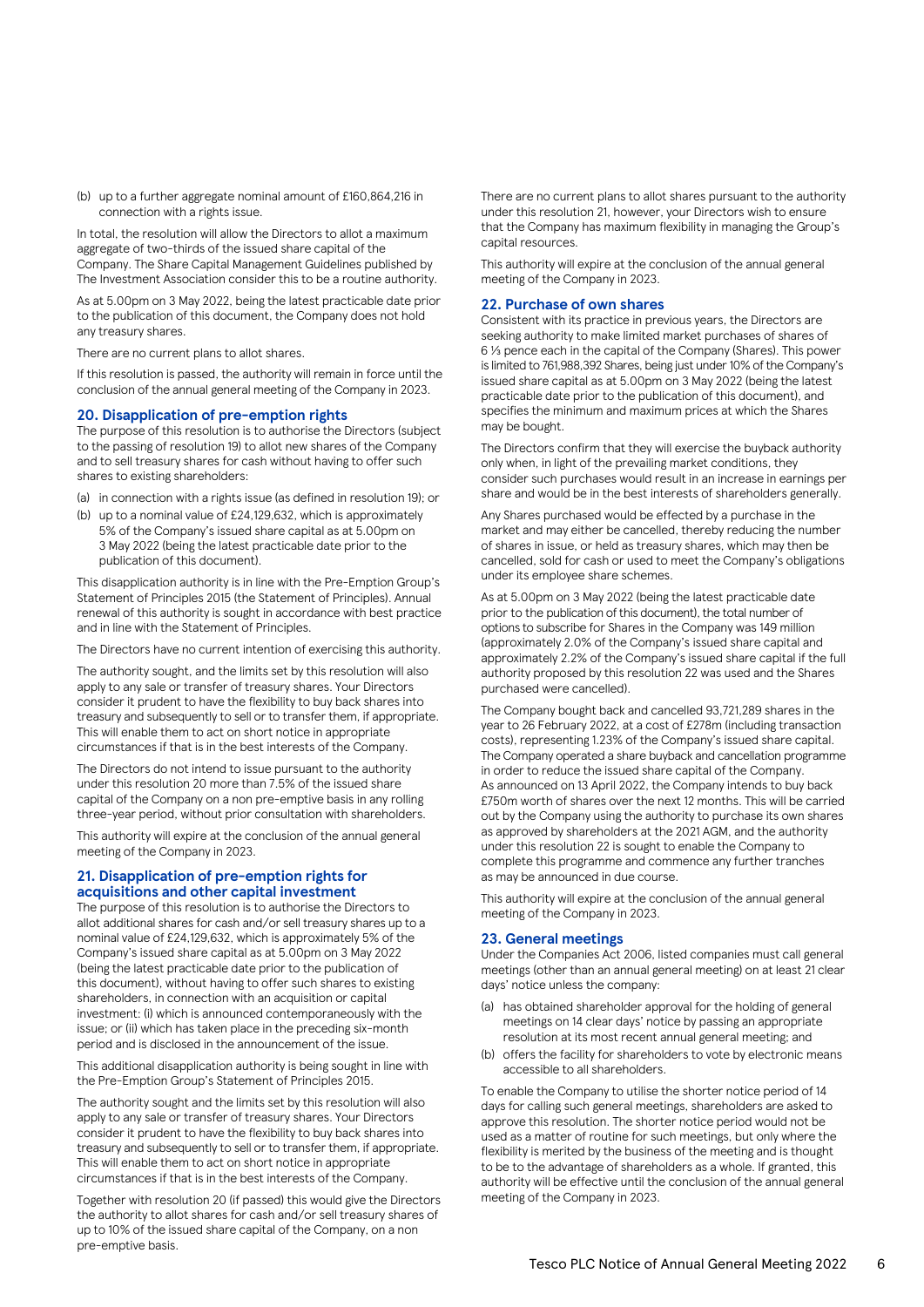# **Board of Directors.**

# **Resolution 5**

# **John Allan CBE Non-executive Chairman**

Appointed March 2015 (Independent upon appointment)

# **Skills and experience**

John has significant board, retail and financial experience gained from both the commercial and financial sectors. He was CEO of Exel PLC and, when it was acquired by Deutsche Post in 2005, he joined the board of Deutsche Post, becoming CFO in 2007 until his retirement in 2009. John was chairman of Dixons Retail plc during its turnaround period and, following its merger with Carphone Warehouse was deputy chairman and senior independent director of Dixons Carphone until 2015. He was also previously a nonexecutive director of Worldpay Group PLC, National Grid plc, the UK Home Office Supervisory Board, 3i plc, PHS Group plc, Connell plc, Royal Mail plc, Wolseley plc and Hamleys plc, chairman of London First and President of the CBI.

# **Contribution**

John has extensive leadership experience and a wealth of knowledge gained across a number of business sectors, including retail. As Chairman, he has a deep understanding of governance and what is required to lead an effective Board.

# **External appointments**

- Chairman of Barratt Developments PLC;
- Chair of the Council of Imperial College; and
- Senior Advisor to PJT Partners.

# **Resolution 6**

**Melissa Bethell Independent Non-executive Director**

Appointed September 2018

# **Skills and experience**

Melissa brings to the Board a wealth of international business strategy and investment management experience. Melissa is currently a partner of Atairos, an equity investment fund backed by Comcast NBCUniversal. She is managing partner of the London office and responsible for Atairos' investment activities in Europe. Melissa was previously a managing director of Bain Capital, where she worked for over 18 years and was a member of the senior leadership team responsible for strategy setting, fundraising and portfolio management. Prior to joining Bain Capital, Melissa worked in the capital markets group at Goldman Sachs & Co., with a particular focus on media and technology. She was also previously a director of Ship Midco Limited and served as a non-executive director of Samsonite Corporation (Samsonite International S.A.), Worldpay Group PLC and Atento S.A.

# **Contribution**

Melissa's extensive international corporate experience, with a focus in the financial and technology sectors, is invaluable in delivering our strategy.

# **External appointments**

– Non-executive director of Diageo PLC;

- Partner at Atairos, an independent, private investment firm and managing director of Atairos Europe; and
- Non-executive director of Exor N.V.

# **Resolution 7**

 $\mathbf{N}(\mathbb{R})$   $\odot$ 

 $\mathcal{A}(\overline{\mathbf{i}})$ 

# **Bertrand Bodson Independent Non-executive Director**

Appointed June 2021

# **Skills and experience**

Bertrand is an accomplished business executive, who has run multi-billion pound businesses, with significant experience of digital transformation, technology and the application of AI. He is chief executive officer of Keywords Studios PLC and was previously chief digital officer at Novartis, chief digital and marketing officer at Sainsbury's Argos, executive vice president for global digital at EMI Music and co-founder and CEO of Bragster.com. He has also held senior roles at Amazon and started his career at Boston Consulting Group.

 $\odot$  (i)

 $(R)$  $(i)$ 

# **Contribution**

Bertrand brings exceptional leadership and business expertise to the Board, as well as experience in delivering corporate transformation programmes while maintaining a focus on performance. His significant knowledge of digital and technology matters gained across a number of sectors, including retail, enhances the Board's oversight of these areas and the delivery of the strategy.

# **External appointments**

- Chief executive officer of Keywords Studios PLC; and
- Member of the Supervisory Board of Wolters Kluwer NV.

# **Resolution 8**

# **Thierry Garnier**

**Independent Non-executive Director** Appointed April 2021

# **Skills and experience**

Thierry has significant retail experience both in the UK and internationally. Since 2019 he has been chief executive officer of Kingfisher plc and previously spent over 20 years at Carrefour, the French multi-national retailer. At Carrefour he held a number of senior roles, including CEO of Carrefour Asia, CEO of Carrefour International and managing director of supermarkets for Carrefour France, and was a member of the Carrefour group executive committee.

# **Contribution**

Thierry brings extensive experience in the retail sector, with a successful track record of implementing business transformation and driving leading-edge digital innovation in competitive and rapidly changing retail environments.

#### **External appointments**

– Chief executive officer of Kingfisher plc.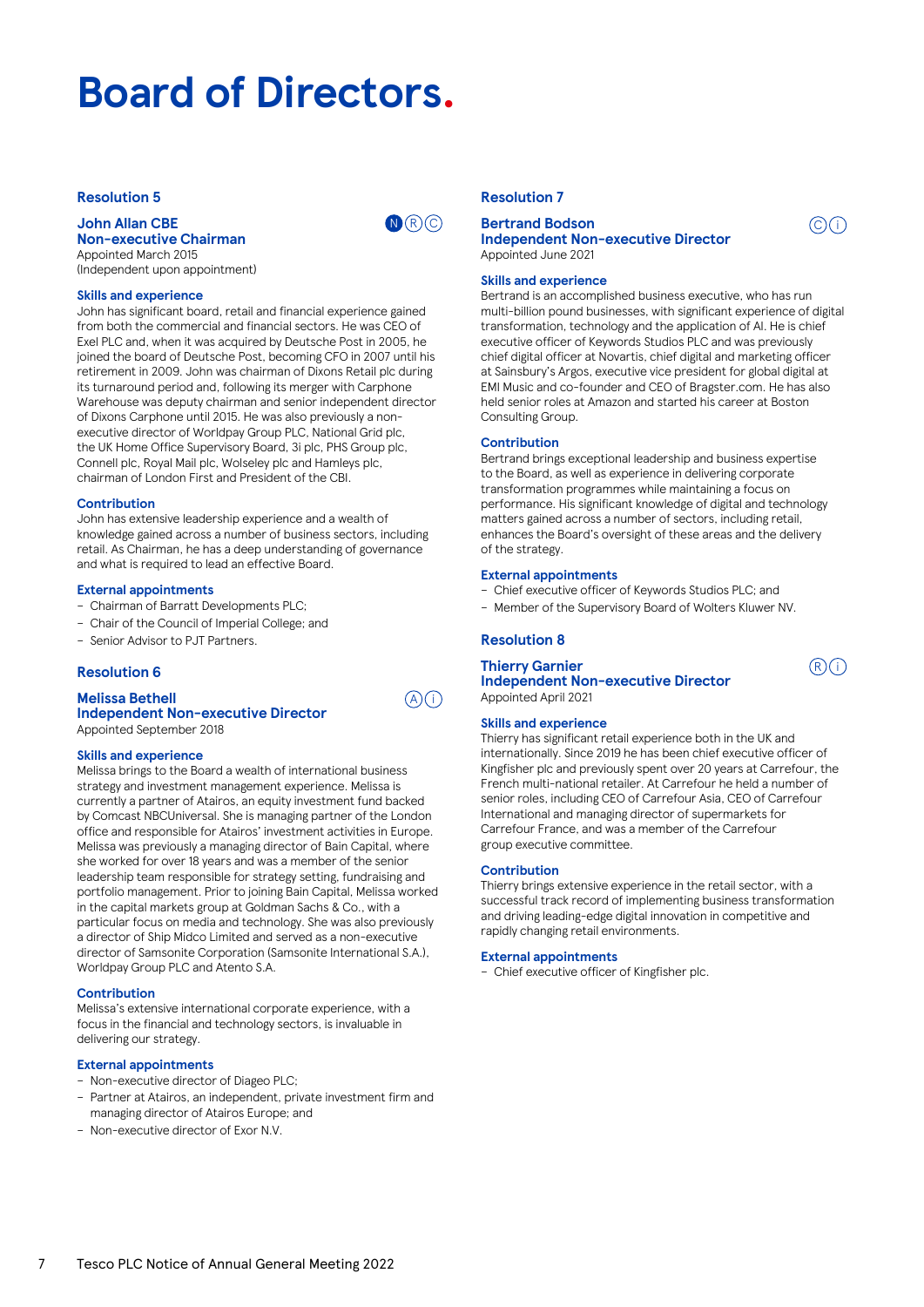# **Resolution 9**

# **Stewart Gilliland Independent Non-executive Director**

Appointed March 2018

#### **Skills and experience**

Stewart has significant business and management experience in international markets, specifically those in Europe, having previously held roles with leading consumer-facing companies, including Whitbread, Mitchells & Butler and Interbrew. He held the position of chief executive of Müller Dairies UK and Ireland until 2010. Prior to joining Tesco, he was chairman of Booker Group plc.

# **Contribution**

Stewart has over 20 years' experience and knowledge in international marketing, logistics and business management, having held a number of senior roles, predominantly in customer-centric businesses. The breadth and diversity of his experience benefit the Board.

#### **External appointments**

- Chairman of C&C Group plc (retiring 7 July 2022);
- Chairman of IG Design Group PLC; and
- Non-executive director of Chapel Down Group plc.

# **Resolution 10**

# **Byron Grote**

#### **Senior Independent Director** Appointed May 2015

#### **Skills and experience**

Byron brings broad financial and international experience to the Board, having worked across BP PLC in a variety of commercial, operational and executive roles covering numerous geographies. Byron's strategic focus and financial experience complement the balance of skills on the Board and make him ideal for the role of Chair of the Audit Committee. He served on the BP PLC board from 2000 until 2013 and was BP's CFO during much of that period. He was previously a non-executive director of Unilever PLC.

#### **Contribution**

Byron brings a wide range of experience and skills including finance, strategy, risk, and supply chain logistics through a variety of executive and non-executive roles. He is Chair of the Audit Committee, responsible for leading the Committee to ensure effective internal controls and risk management systems are in place across Tesco.

# **External appointments**

- Vice chairman of the Supervisory Board of Akzo Nobel N.V.;
- Senior independent director of Anglo American PLC (retired 19 April 2022); and
- Non-executive director of Standard Chartered PLC.

# **Resolution 11**

# **Ken Murphy Group Chief Executive** Appointed October 2020

#### **Skills and experience**

Ken Murphy joined the Board of Tesco PLC on 1 October 2020. Prior to joining Tesco, Ken worked for Walgreens Boots Alliance, Inc. for over 20 years in a number of senior management roles across the business. Through his role as executive vice president, chief commercial officer and president global brands at Walgreens Boots Alliance, Ken had overall responsibility for brand strategy and the commercial offer in the retail businesses of Walgreens and Boots. He previously worked for Procter & Gamble and Coopers & Lybrand (now PwC).

#### **Contribution**

Ken is a growth-orientated business leader with strong commercial, marketing and brand experience within retail and wholesale businesses. He has experience in global product brand management, product development, sales and marketing, sourcing, manufacturing and distribution.

**External appointments**

# **Resolution 12**

– None.

#### **Imran Nawaz Chief Financial Officer**

Appointed May 2021

# **Skills and experience**

Imran has broad financial, strategic and international experience gained across a number of large multinational organisations. Prior to joining Tesco, he was CFO of Tate & Lyle PLC and held a number of senior financial roles across Europe, the Middle East and Africa, with a career of over 16 years at Mondelēz International and Kraft Foods. He started his career with Deloitte and Philip Morris in corporate audit.

#### **Contribution**

Imran has over 20 years' experience in the global food industry. Imran's financial, strategic, leadership and international strengths are a valuable asset to Tesco as we deliver on our strategic priorities.

#### **External appointments**

– None.



 $(N)$  $($  $\widehat{C})$  $($  $\widehat{I})$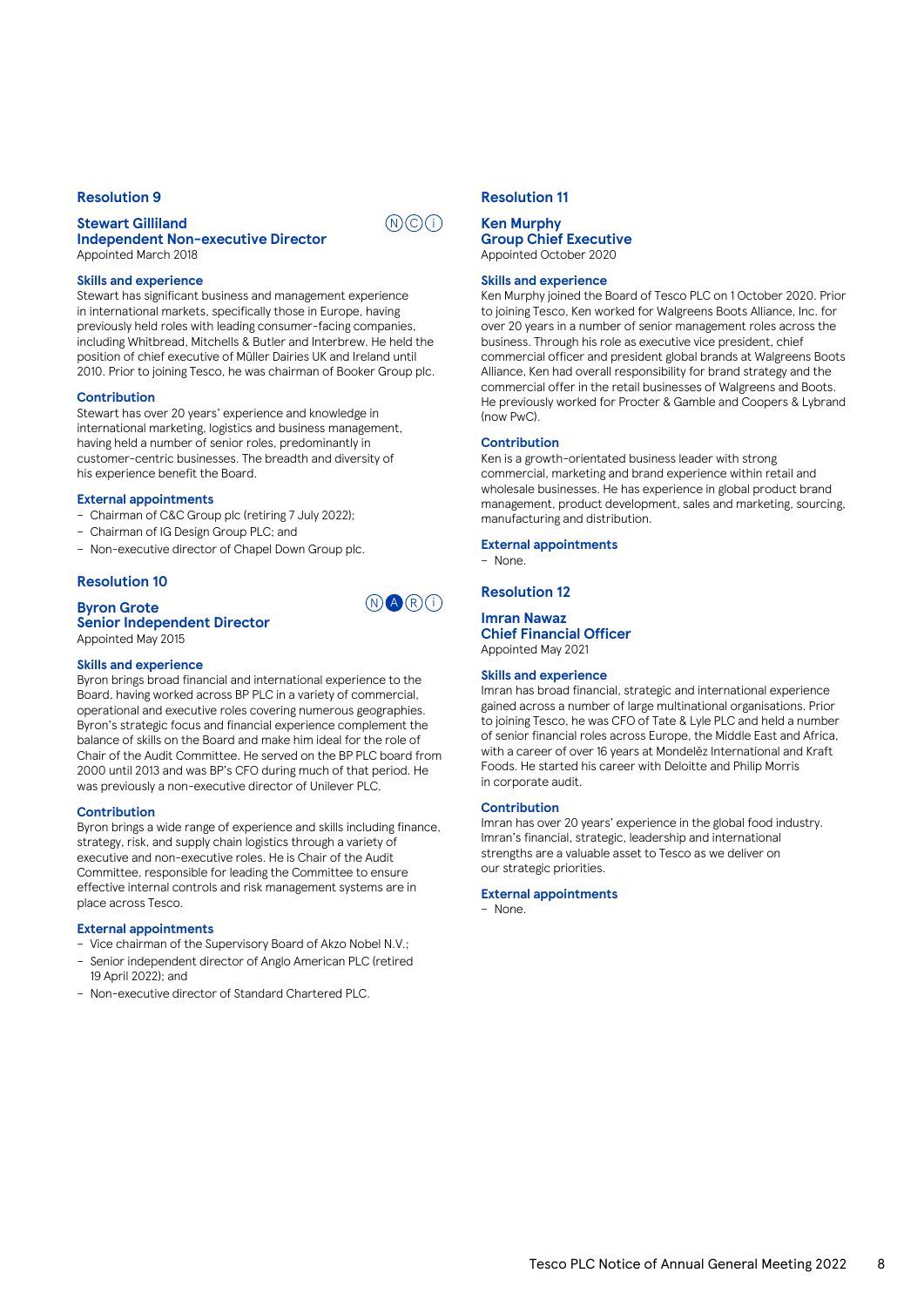# **Resolution 13**

# **Alison Platt CMG Independent Non-executive Director**

 $(N)$  $(R)$  $(i)$ 

 $\mathbf{C}(\mathsf{R})(i)$ 

# Appointed April 2016

# **Skills and experience**

Alison has extensive experience of leadership in customer-driven organisations across the healthcare, insurance and property sectors. As CEO of Countrywide, a position she held until January 2018, she gained significant business-to-business experience adding this to the international experience she gained while leading a number of Bupa's businesses across Asia, Southern and Eastern Europe and the Middle East. Alison's experience as a CEO enables her to provide challenge and advice to the Board across a range of issues. Alison was previously chair of Opportunity Now, a nonexecutive director of the Foreign and Commonwealth Office and Cable and Wireless Communications PLC.

#### **Contribution**

Alison has gained significant business-to- business and international commercial experience from working for high-profile consumer-facing companies. Her former membership of the steering group of the Hampton-Alexander Review provides strategic insights on diversity and inclusion.

#### **External appointments**

– Chair of Dechra Pharmaceuticals PLC;

- Non-executive director of Spectrum Wellness Holdings Limited; and
- Advisor to Huntswood CTC Limited.

Alison will take on the role of Remuneration Committee Chair at the conclusion of the 2022 AGM.

# **Resolution 14**

#### **Lindsey Pownall OBE Independent Non-executive Director** Appointed April 2016

#### **Skills and experience**

Lindsey has substantial experience in food, grocery and retail brand development, having enjoyed a career of more than 20 years at Samworth Brothers, the leading UK supplier of premium quality chilled and ambient foods. She joined the Samworth board in 2001 and served as chief executive between 2011 and 2015. Lindsey is a passionate advocate of supplier relationships, customers, colleagues and sustainability which directly support Tesco's strategy and her role as Chair of the Corporate Responsibility Committee.

#### **Contribution**

Lindsey's in-depth understanding of the food retail sector and stakeholder focus, together with her wealth of experience in supply leadership and strategic development make her a valuable member of the Board. As Chair of the Corporate Responsibility Committee, she is responsible for the Group's environmental and social objectives and strategies.

#### **External appointments**

- Non-executive director of Story Contracting Limited and Story Contracting Holdings Limited;
- Director of The Ho-So Initiative Limited; and
- Independent advisor to GrowUp Urban Farms Limited.

# **Resolution 15**

# **Karen Whitworth Independent Non-executive Director**

Appointed June 2021

# **Skills and experience**

Karen has significant retail, strategic and financial experience gained through a number of commercial, operational and governance roles. Karen was previously a supervisory board member and member of the audit committee at GS1 UK Limited. She spent over 10 years at J Sainsbury plc, latterly as a member of the commercial board and director of non-food Grocery and new business. Prior to joining J Sainsbury in 2007, she was finance director at online entertainment business BGS Holdings Limited and held a number of senior roles at Intercontinental Hotels Group Plc. Her early career was spent at Coopers & Lybrand (now PwC), where she qualified as a Chartered Accountant.

 $A)$  $O(i)$ 

#### **Contribution**

Karen brings a wealth of experience and extensive knowledge of the retail sector, in particular logistics and supply chain, finance and risk, to the Board.

# **External appointments**

- Non-executive director of The Rank Group plc;
- Non-executive director of Tritax Big Box REIT plc; and
- Independent advisor to GrowUp Urban Farms Limited.

# **Board Committee key**

- N Nominations and Governance Committee
- A Audit Committee
- R Remuneration Committee
- C Corporate Responsibility Committee
- Chair of Committee
- i Independent Board member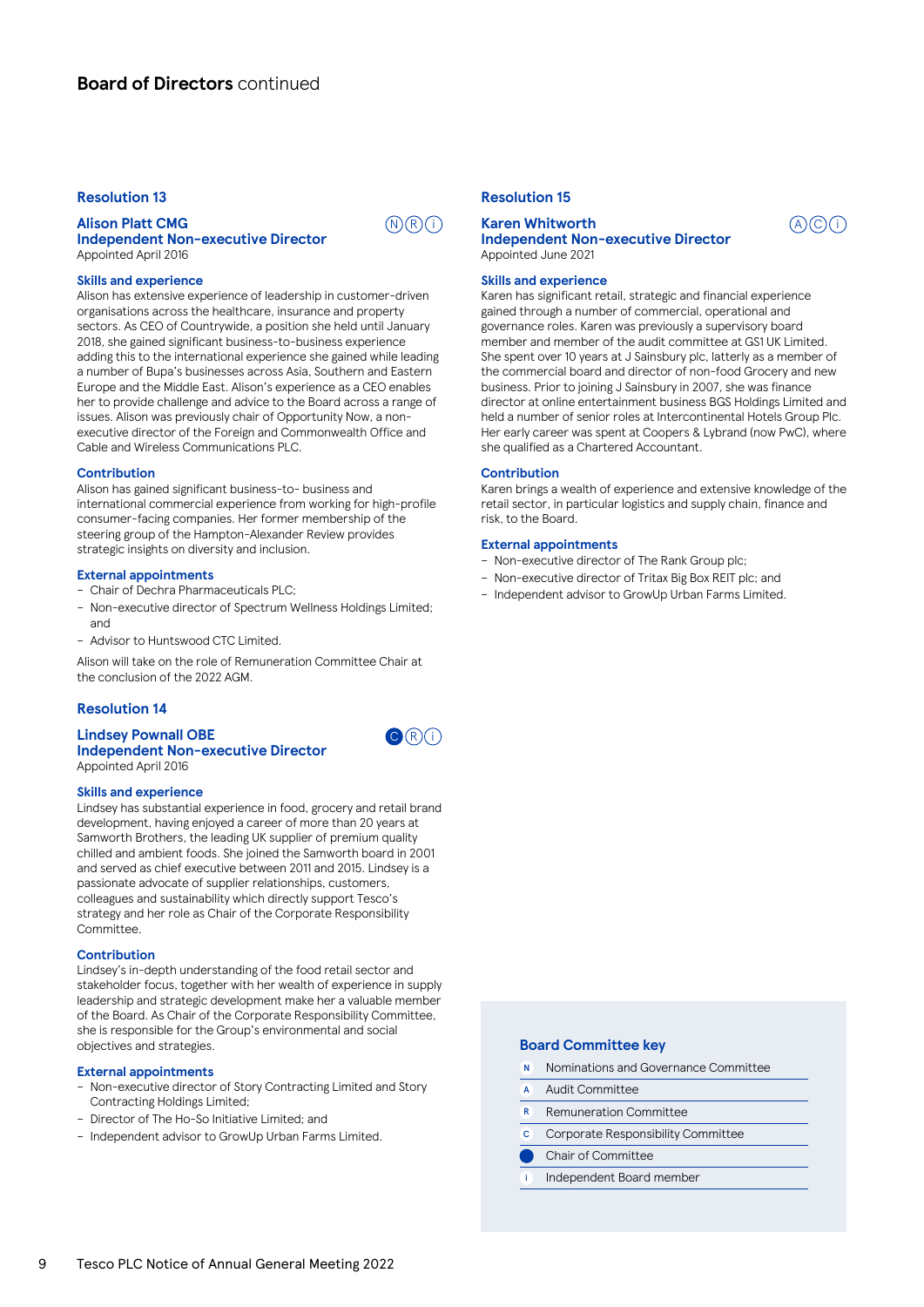# **At the AGM.**

| <b>Timings</b>     |                                                                                                                                                                                                                                     |
|--------------------|-------------------------------------------------------------------------------------------------------------------------------------------------------------------------------------------------------------------------------------|
| 12.45pm            | The shuttle bus service starts from the designated bays below the Howard Centre shopping mall in<br>Welwyn Garden City and will take you to Shire Park.                                                                             |
| 1.00pm             | Doors open, registration begins.                                                                                                                                                                                                    |
|                    | Question registration desk opens.                                                                                                                                                                                                   |
|                    | Tea and coffee available.                                                                                                                                                                                                           |
| 1.30 <sub>pm</sub> | Last shuttle bus to arrive in time for start of meeting.<br>Note: the shuttle bus service will continue to run until 2.00pm.                                                                                                        |
| 1.50pm             | Please take your seat.                                                                                                                                                                                                              |
| 2.00pm             | AGM begins:                                                                                                                                                                                                                         |
|                    | - Chairman's introduction;<br>- Group Chief Executive's presentation; and<br>- Questions and answers.                                                                                                                               |
|                    | Poll vote on all resolutions.                                                                                                                                                                                                       |
| 3.30pm (approx.)   | AGM closes.                                                                                                                                                                                                                         |
|                    | Shuttle buses start from Shire Park to Welwyn Garden City railway station.<br>Note: The shuttle bus service to the railway station will resume at the close of the meeting and continue for<br>30 minutes after the meeting closes. |



**The results of the AGM will be released to the London Stock Exchange and will be published on our website www.tescoplc.com on Friday, 17 June 2022 as soon as practicable after the conclusion of the AGM.**

# **Registration**

Registration desks are situated just inside the entrance to the Heart building on our Welwyn Garden City campus.

If you attend the AGM, please bring your admission card (printed on the paper proxy form and Voting Instruction Card) with you. It will authenticate your right to attend, speak and vote and will speed up your admission. Please be prepared to provide evidence of your shareholding and/or identity. You may also find it helpful to bring this Notice with you so that you can refer to it at the AGM.

If you are attending on behalf of a registered holder of shares you must bring photographic proof of your identity and evidence of your appointment to represent that shareholder, including their admission card if possible. This includes those appointed by proxy, or as a corporate representative, nominated person and under a power of attorney. See notes 2, 6, 7, 8 and 9 on pages 12 and 13 for further details.

Guests will be admitted at the discretion of the Company.

# **Accessibility**

Special arrangements have been made to help shareholders with additional needs.

An audio induction loop is provided throughout the venue for people with hearing difficulties.

There will be facilities for shareholders who use wheelchairs. Please let us know in advance if you will need wheelchair assistance to ensure appropriate arrangements are in place.

Anyone accompanying a shareholder in need of assistance will be admitted to the meeting.

# **Security**

We thank you in advance for your cooperation with the security staff. You will be asked to pass through a security point before entering the meeting, where your bag will be checked. You will not be permitted to take large items of luggage into the meeting room.

We do not permit cameras or recording equipment at the meeting and we would be grateful if you would ensure you switch off any mobile devices before the start of the meeting.

We will not permit behaviour which may interfere with anyone's safety and comfort, or the orderly conduct of the meeting.

# **Voting**

Voting on all resolutions will be by way of a poll. Your vote counts whether you are able to attend the meeting or not and we think poll voting is the fairest approach. If you attend the AGM you will be given a hand-held voting device containing details of your shareholding. You will be able to cast your vote on each resolution at any time during the question and answer session.

All of the votes of the shareholders present will be counted and added to those received in advance by proxy and the provisional voting results will be shown on the screen at the end of the meeting.

If you have already voted in advance by proxy you will still be able to vote using the electronic poll voting system and your vote on the day of the meeting will replace your previously lodged proxy vote. For details on how you can submit your proxy instructions, please refer to pages 12 and 13.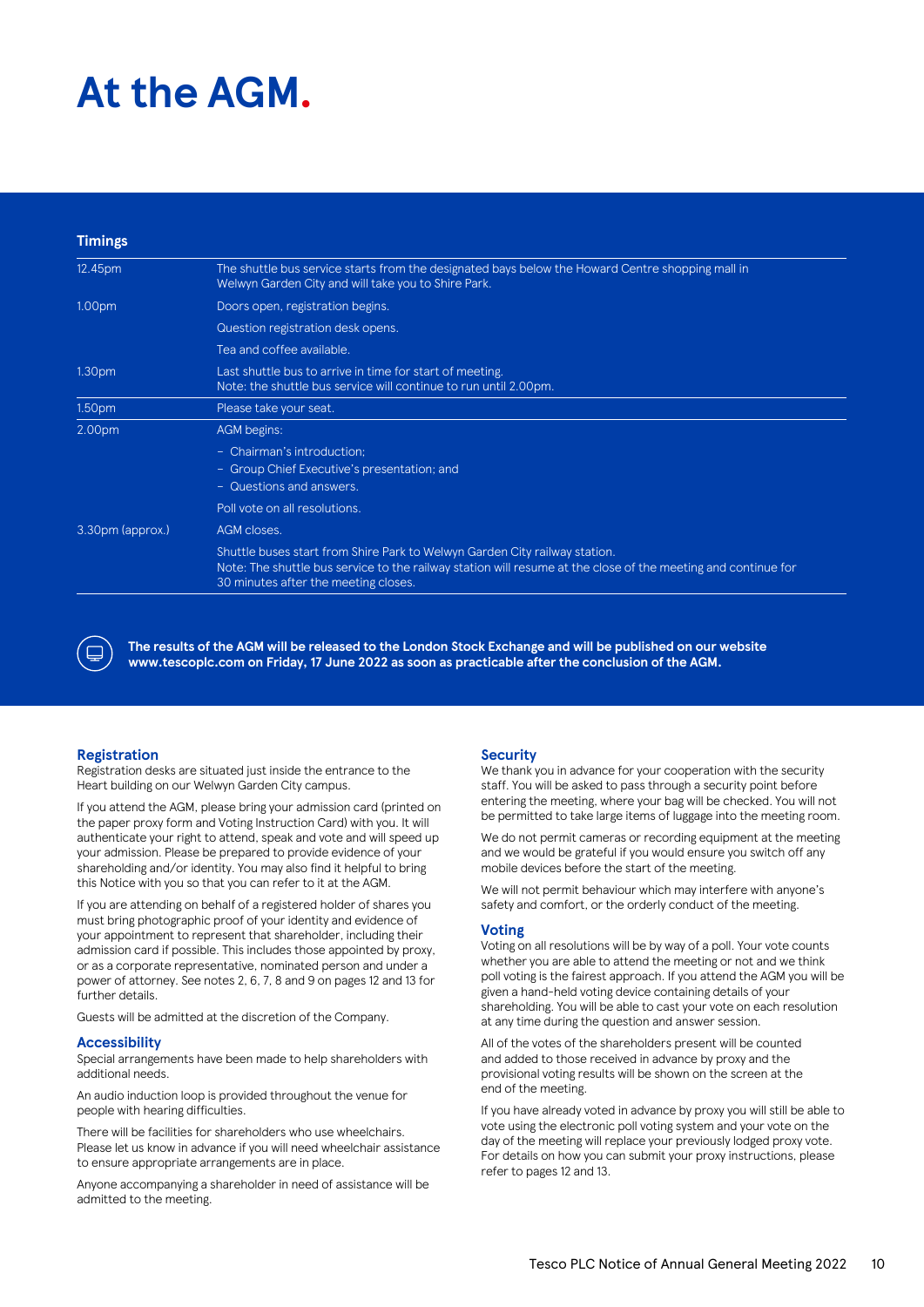# **How to get to the AGM.**



# **The AGM will be held in the Heart building, Shire Park, Welwyn Garden City, Herts, AL7 1TW.**

# **Transport**

# **(果)** By train

Welwyn Garden City railway station is the nearest railway station to Shire Park. Trains to and from Welwyn Garden City are operated by Great Northern and Thameslink. You can plan your train journey online using the National Rail Enquiries website at www.nationalrail.co.uk. To plan your travel to and from London mainline terminals, use the Transport for London journey planner at www.tfl.gov.uk/plan-a-journey.

For transport from Welwyn Garden City railway station to Shire Park, please see the following instructions 'Shuttle buses' or 'By taxi'.

# **Shuttle buses**

Tesco will provide a free shuttle bus service from Welwyn Garden City railway station to Shire Park from 12.45pm on the day of the meeting. Please allow 15 minutes for this journey.

Please note that the last bus allowing you to arrive, register and take your seat for the start of the AGM will depart at 1.30pm. The shuttle bus service will continue to run until 2.00pm.

From the station, once you have exited the platform you will be directed to take a left along the footbridge into the Howard Centre shopping mall. Remaining on the first floor, follow the concourse to the left and head towards the South Mall. Take the lift or stairs to the basement/drop off area.

From the basement level/drop off area, exit through the doors ahead of you. The shuttle buses will leave directly opposite. Please allow 15 minutes to get from the railway platform to the shuttle buses. Tesco helpers will be on hand to help direct you to the shuttle buses.

The shuttle bus service will resume following the end of the meeting from Shire Park to Welwyn Garden City railway station and will continue to run for 30 minutes after the meeting closes.



# **By taxi**

Welwyn Garden City has a taxi rank located outside the Howard Centre shopping mall. Please exit the station and take the escalator to the ground floor. Directly in front of you, you will see the main entrance. Leave the shopping mall and walk approximately 60 metres across a pedestrian area. The taxi rank is situated on Fretherne Road and it is approximately a 5-10 minute journey.

#### $\bigcirc$ **By road**

Shire Park is approximately a 15 minute drive from junction 4 of the A1(M). The postcode for sat nav purposes is **AL7 1TW**. Upon leaving the A1(M) at junction 4, follow signs to the A6129. Continue onto Broadwater Road (signposted to A1000, Business and Industrial Area), which leads onto Bessemer Road (signposted to A1(M) Stevenage). As you join the one-way system, take the first exit slip road onto the Boulevard, which is the entrance to Shire Park and our Welwyn Garden City campus.

# *Car parking*

On arrival at Shire Park, follow signs to the AGM shareholder car park (car park 7). Please present your attendance card to pass through the security barriers. There is no charge for parking.

#### **Access for disabled persons**  (હ્

Tesco offers limited accessible parking spaces, located within close proximity to the Heart building. Spaces are available to blue badge holders only and badges must be displayed at all times.

# **Arriving by public bus**

Shareholders arriving at Welwyn Garden City bus station who wish to use the shuttle bus service to Shire Park as detailed above, should enter the Howard Centre shopping mall, walk directly through the shopping mall and make their way to the South Mall situated on the furthest side of the building. Take the lift or stairs to the basement level/drop off area, exit through the doors ahead of you, the shuttle buses will leave directly opposite.

Alternatively, the number 6 bus runs from Welwyn Garden City bus station to Shire Park. The Heart building is opposite the Shire Park bus stop. Please note, this is a public bus service, therefore, there will be a charge to use this service.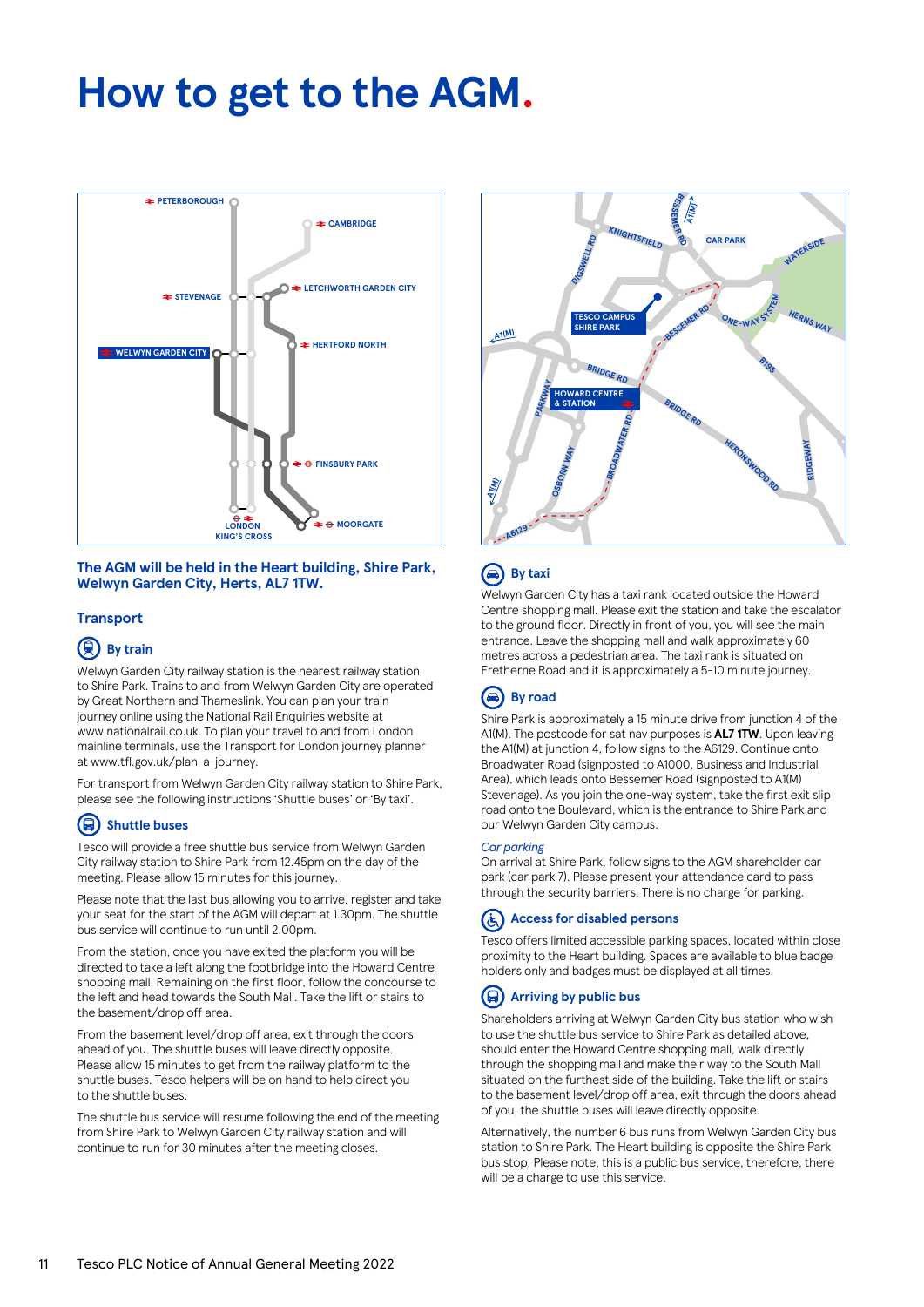# **Additional information.**

# **1. Eligibility to vote at the AGM**

To attend, speak and vote at the AGM you must be entered in the Register of Members of the Company at 6.30pm on Wednesday, 15 June 2022 or, in the event that the AGM is adjourned, 6.30pm on the date which is two working days prior to the reconvened AGM.

# **2. Appointment of proxies**

If you are unable to attend the AGM you can appoint the Chair of the Meeting or any other person to attend, speak and vote on your behalf. This person is called your proxy.

You can instruct your proxy on how to vote. Where no specific instruction is given by you, your proxy may vote at their discretion or refrain from voting as they see fit. If the Chair of the Meeting is appointed as your proxy, he will vote in accordance with any instruction given to him; if he is given discretion as to how to vote, the Chair of the Meeting will vote in line with the Board's recommendations on each of the resolutions.

We have included a 'Vote Withheld' option when voting. A Vote Withheld is not a vote in law and will not be counted in the calculation of the proportion of votes 'For' or 'Against' a resolution.

You may appoint more than one proxy in relation to the meeting, provided that each proxy is appointed to exercise the rights attached to a different share or shares held by you.

You can appoint a proxy and submit voting instructions:

- at www.sharevote.co.uk or via CREST or Proxymity (see notes 6 and 7 for further details on CREST and Proxymity). You will need your Voting ID, Task ID and Shareholder Reference Number which are printed on your Voting Instruction Card. To appoint more than one proxy you will need to input the name of the proxy and how many shares are to be voted by each proxy in the 'name' box on the sharevote website; or
- by completing and returning the paper proxy form (if one has been sent to you). Please read the instructions carefully to ensure you have completed and signed the paper proxy form correctly. Any alterations must be initialled.

If you wish for your proxy to attend the meeting in person, you should give the Voting Instruction Card or paper proxy form to your proxy to bring to the meeting and your proxy should also bring photographic proof of identity.

Proxies not properly notified to the Registrar may be denied access to the meeting and will be unable to vote. Giving your Voting Instruction Card or paper proxy form to your proxy is not sufficient, they must also be appointed in advance using one of the above methods.

Your proxy appointment and voting instructions must be received by the Registrar, Equiniti Limited (Equiniti) no later than 2.00pm on Wednesday, 15 June 2022. If you miss this deadline and wish to submit a new vote or amend an existing vote, you can only do so by attending the AGM in person and voting.

Please note that any electronic communication sent to the Company or the Registrar that is found to contain a computer virus will not be accepted. The use of the internet service in connection with the AGM is governed by Equiniti's conditions of use set out on the website, www.sharevote.co.uk, and may be read by logging on to the sharevote site.

# **3. Paper proxy form**

If you would like to receive a paper proxy form you should contact Equiniti by telephone on 0371 384 2977 from within the UK or +44 (0) 371 384 2977 from outside the UK (please note lines are open from 8.30am to 5.30pm Monday to Friday, excluding bank holidays). Any requests must be received no later than Monday, 6 June 2022. The proxy form must be returned to Equiniti in the stamped addressed envelope provided by 2.00pm on Wednesday, 15 June 2022.

If you own shares jointly, any one shareholder may sign the proxy form. If more than one joint holder submits a paper proxy form, the instruction given by the first listed on the shareholder register will prevail. If you have a power of attorney from a shareholder, you can vote using the paper proxy form only. Please allow sufficient time to request a paper proxy form before the deadline of Monday, 6 June 2022.

# **4. Changing a voting instruction**

You can submit a new proxy instruction online at any time before 2.00pm on Wednesday, 15 June 2022.

If you wish to amend a paper proxy form instruction, you must do so in writing and sign your new instruction. The voting instruction received last will be the one that is followed. If a postal instruction and an online instruction are received on the same day, the online instruction will be followed. Any amendment to an instruction must be received by Equiniti by 2.00pm on Wednesday, 15 June 2022.

# **5. Attending in person after voting by proxy**

Voting by proxy in advance does not legally prevent you from attending and voting at the AGM in person.

# **6. CREST – appointing a proxy**

CREST members who wish to appoint a proxy or proxies through the CREST electronic proxy instruction service may do so for the AGM to be held on Friday, 17 June 2022 and any adjournment(s) thereof by using the procedures described in the CREST Manual. These procedures are available via www.euroclear.com. CREST personal members or other CREST sponsored members, and those CREST members who have appointed voting service providers, should refer to their CREST sponsors or voting service providers, who will be able to take the appropriate action on their behalf.

In order for a proxy appointment or instruction made using the CREST service to be valid, the appropriate CREST message (a CREST Proxy Instruction) must be properly authenticated in accordance with Euroclear UK and Ireland Limited's specifications and must contain the information required for such instructions, as described in the CREST Manual (available via www.euroclear.com). The message, regardless of whether it constitutes the appointment of a proxy or an amendment to the instruction given to a previously appointed proxy, must, in order to be valid, be transmitted so as to be received by the issuer's agent (ID RA19) by 2.00pm on Wednesday, 15 June 2022. For this purpose, the time of receipt will be taken to be the time (as determined by the timestamp applied to the message by the CREST Applications Host) from which the issuer's agent is able to retrieve the message by enquiry to CREST in the manner prescribed by CREST.

CREST members and, where applicable, their CREST sponsors or voting service providers, should note that Euroclear UK and Ireland Limited does not make available special procedures in CREST for any particular messages. Normal system timings and limitations will therefore apply in relation to the input of CREST Proxy Instructions. It is the responsibility of the CREST member concerned to take (or, if the CREST member is a CREST personal member or sponsored member or has appointed a voting service provider, to procure that his or her CREST sponsor or voting service provider takes) such action as shall be necessary to ensure that a message is transmitted by the CREST system by any particular time. CREST members and, where applicable, their CREST sponsors or voting service providers are referred, in particular, to those sections of the CREST Manual concerning practical limitations of the CREST system and timings.

The Company may treat as invalid a CREST Proxy Instruction in the circumstances set out in Regulation 35(5)(a) of the Uncertificated Securities Regulations 2001, as amended.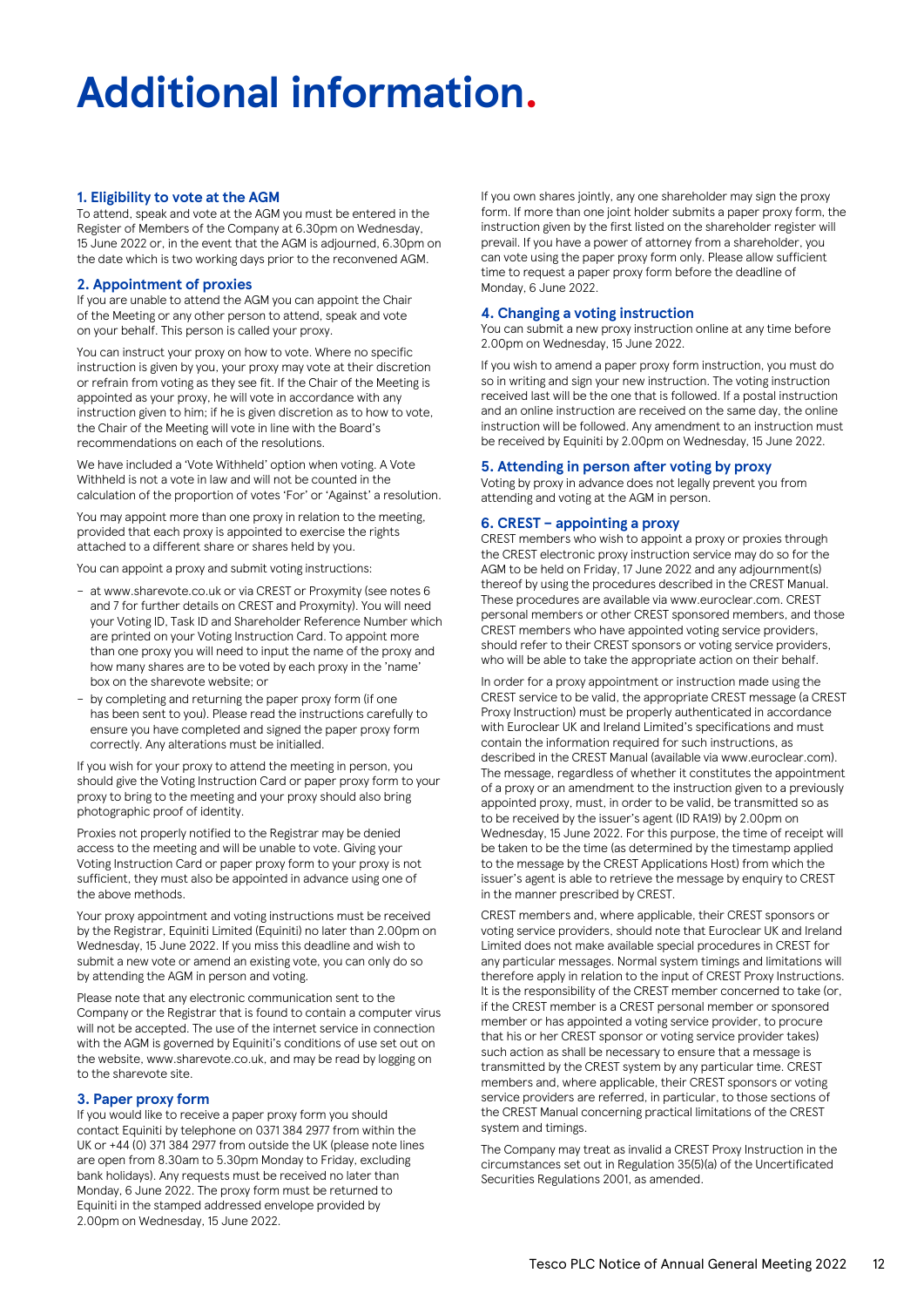# **7. Proxymity**

If you are an institutional investor you may be able to appoint a proxy for the AGM, and any adjournment(s) thereof, electronically via the Proxymity platform, a process which has been agreed by the Company and approved by Equiniti. For further information regarding Proxymity, please go to www.proxymity.io. Your proxy must be lodged by 2.00pm on Wednesday, 15 June 2022 in order to be considered valid. Before you can appoint a proxy via this process you will need to have agreed to Proxymity's associated terms and conditions. It is important that you read these carefully as you will be bound by them and they will govern the electronic appointment of your proxy.

# **8. Corporate representatives**

Any corporation which is a member can appoint one or more corporate representatives who may exercise on its behalf all of its powers as a member, provided that they do not do so in relation to the same shares.

If two or more corporate representatives purport to vote in respect of the same shares:

- (a) if they purport to exercise the power in the same way as each other, the power is treated as exercised in that way; and
- (b) in other cases, the power is treated as not exercised.

#### **9. Nominated persons**

If you hold your shares through a broker or a nominee and you wish to participate in the meeting, you will need to ask your broker or nominee to appoint you either as a proxy or as a corporate representative.

If they appoint you as a proxy, the appointment must be notified to Equiniti by the appropriate deadline (see note 2). If they appoint you as a corporate representative they will need to write a letter to Equiniti setting out the details of the appointment and of your shareholding, and you will need to bring the letter with you to the AGM. If you do not have such a letter and Equiniti has not been notified of your appointment as a proxy, you may be denied entry to the meeting and will be unable to vote.

#### **10. Audit concerns**

Shareholders meeting the threshold requirements set out in section 527 of the Companies Act 2006 have the right to require the Company to publish a statement on its website in relation to the audit of the Company's accounts that are to be laid before the meeting, or any circumstances connected with an auditor of the Company ceasing to hold office since the previous AGM. The Company may not charge the requesting shareholders for website publication of such a statement. The Company must also forward the statement to the auditor not later than the time when it publishes the statement on the website. The business which may be dealt with at the AGM includes any website statement relating to audit concerns.

## **11. Asking questions ahead of the AGM**

You can also submit a question in advance of the AGM. Please email your question to shareholderquestions@tesco.com by 2.00pm on Wednesday, 15 June 2022. Questions submitted in advance which are of common interest will be published on the Company's website at www.tescoplc.com/AGM2022 and will be available on the website until Friday, 15 July 2022.

A customer services and a shareholder enquiries desk will be open before the AGM to help you with any questions you have about Tesco. Please make full use of these services.

# **12. Asking questions at the AGM**

Any shareholder, proxy or corporate representative attending the AGM has the right to ask questions during the meeting. To facilitate this, those wanting to ask a question in the meeting are requested to register their question at the Question Registration stand before the start of the meeting. Please keep your questions and statements short and relevant to the business of the meeting to allow everyone who wishes to speak the chance to do so.

When called upon to ask your question in the meeting, please be considerate to others who may have waited for some time to ask their question and do not make speeches or ask multiple or repetitive questions.

The Company will answer questions relating to the business being dealt with at the meeting, but may choose not to answer if:

- to do so would interfere unduly with the preparation for the meeting or involve the disclosure of confidential information;
- the answer has already been given on a website in the form of an answer to a question; or
- it is undesirable in the interests of the Company or good order of the meeting that the question be answered.

# **13. Availability of this Notice**

A copy of this Notice, and other information required by section 311A(1) of the Companies Act 2006, can be found at www.tescoplc.com/AGM2022.

# **14. Documents for inspection**

The following documents are, under normal circumstances, available for inspection during normal business hours at the Company's registered office, Tesco House, Shire Park, Kestrel Way, Welwyn Garden City, AL7 1GA, on any business day from the date of this Notice and will be available for inspection at the place of the AGM from 1.45pm on the day of the AGM until the conclusion of the AGM:

- (a) copies of the Executive Directors' service contracts with the Company; and
- (b) copies of Non-executive Directors' letters of appointment.

#### **15. Issued share capital and total voting rights**

As at 5.00pm on 3 May 2022 (being the latest practicable date prior to the publication of this document), the Company's issued share capital consisted of 7,619,883,926 shares, carrying one vote each. The Company does not hold any shares in the capital of the Company in treasury. Therefore, the total voting rights in the Company as at 5.00pm on 3 May 2022 were 7,619,883,926.

# **16. AGM webcast**

If you are unable to attend the AGM, you can watch via a webcast which will be broadcast at 2.00pm on the day of the AGM. The webcast can be viewed at www.tescoplc.com/AGM2022. The webcast is not interactive and it is not possible to vote or ask questions remotely.

The meeting, which may include the question and answer session with shareholders, as well as background shots of those present at the meeting will be recorded. Parts of this footage may be made available on the Tesco website after the meeting. In addition, we have arranged for images to be taken throughout the venue for the duration of the event. These images may be used in future publications online or in print. If you attend the meeting in person, you may be included in images or in the webcast. Please note that the images and webcast may be transferred outside the European Economic Area.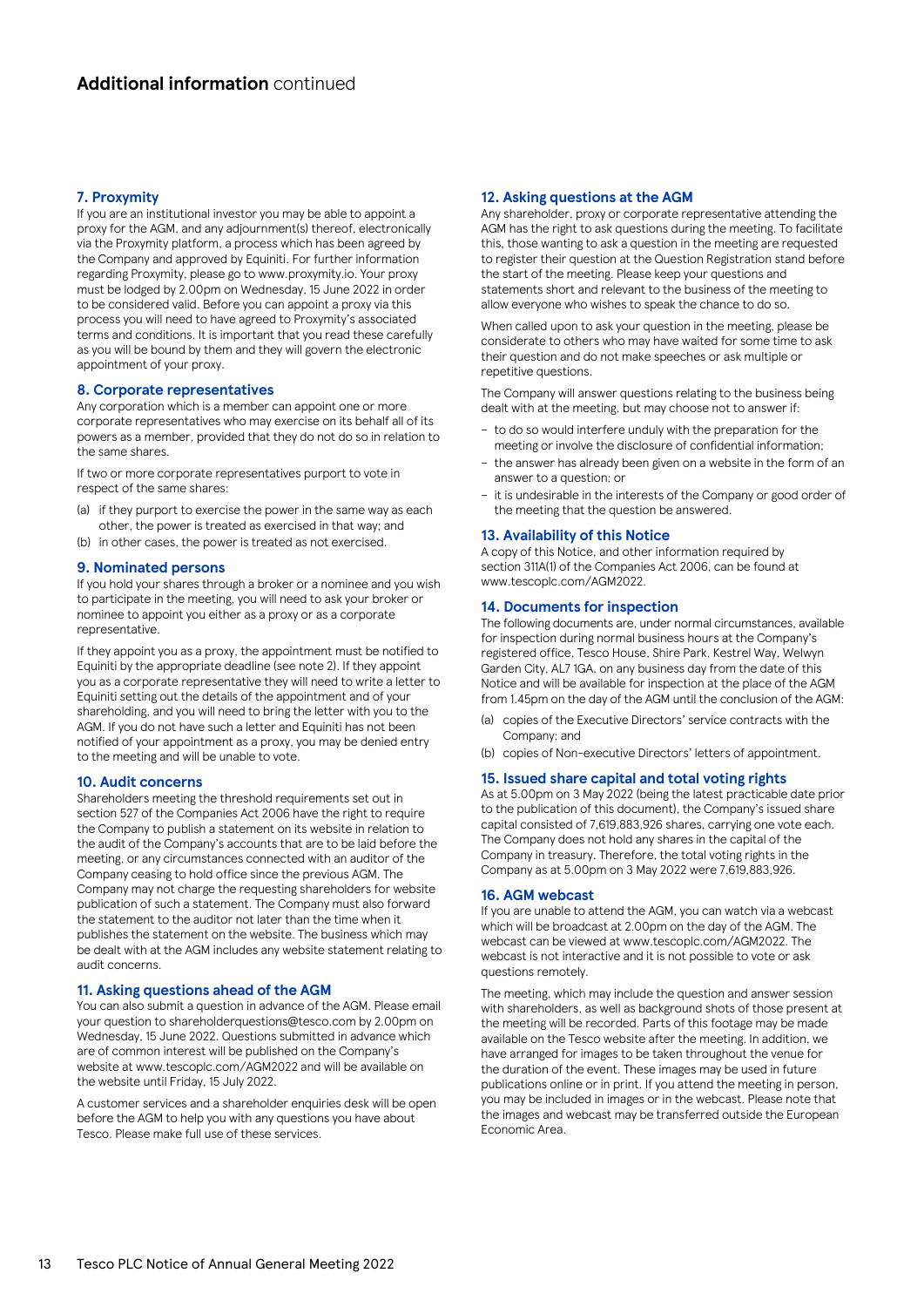# **Shareholder information Annual Report**

View our Annual Report at: [www.tescoplc.com/ar2022.](https://www.tescoplc.com/ar2022)

#### **Electronic communications**

We encourage our shareholders to take advantage of electronic communications. By signing up to receive electronic communications you will be helping to reduce print, paper and postage costs and the associated environmental impact.

To register to receive all your shareholder communications electronically visit [www.shareview.co.uk.](https://www.shareview.co.uk)

By signing up, you can also:

- vote electronically;
- receive all important shareholder notifications via email;
- view your individual shareholding quickly and securely online;
- set up a dividend mandate; and
- amend your registered postal address and your dividend mandate details.

# **Registered office**

Tesco House Shire Park Kestrel Way Welwyn Garden City AL7 1GA

Website: [www.tescoplc.com](https://www.tescoplc.com)

# **Registrars**

Equiniti Limited Aspect House Spencer Road Lancing West Sussex BN99 6DA

Email: [customer@equiniti.com](mailto:customer%40equiniti.com?subject=) Telephone (UK) 0371 384 2977 (Outside UK) +44 (0) 371 384 2977

Website: [www.shareview.co.uk](https://www.shareview.co.uk)